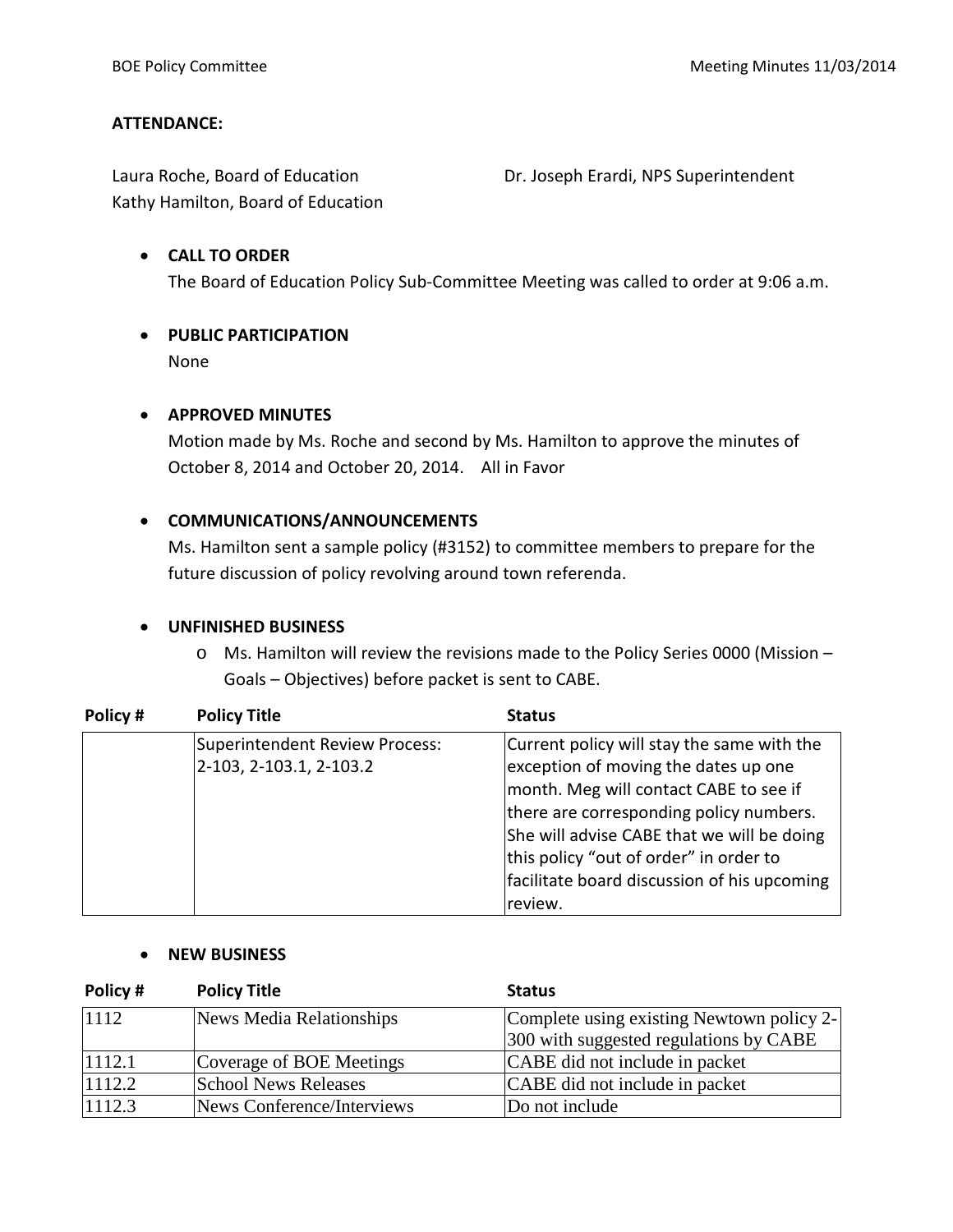| 1112.4 | <b>Sports and Special Events</b>                                                                     | Do not include                                                                                                                                                                   |  |
|--------|------------------------------------------------------------------------------------------------------|----------------------------------------------------------------------------------------------------------------------------------------------------------------------------------|--|
| 1112.5 | <b>Media Access to Students</b>                                                                      | Do not include                                                                                                                                                                   |  |
| 1112.6 | Video Taping of Staff/Students                                                                       | Complete using existing policy presently<br>numbered 8-406                                                                                                                       |  |
| 1115   | Requests for Information About the<br>Schools                                                        | Complete using optional policy from CABE<br>with addition of directing request to the<br>Superintendent of Schools.                                                              |  |
| 1180   | Memorials for Deceased Students or<br><b>Staff</b>                                                   | Meg: Request additional information from<br><b>CABE</b>                                                                                                                          |  |
| 1200   | Participation by the Public                                                                          | CABE did not provide policy. This is our<br>policy 9325.                                                                                                                         |  |
| 1205   | Agenda Format/Preparation and<br>Dissemination                                                       | Ms. Hamilton will review our current policy<br>9325.2 and complete at next meeting.                                                                                              |  |
| 1210   | <b>School Community Associations</b>                                                                 | Use CABE first sample policy                                                                                                                                                     |  |
| 1212   | <b>School Volunteers</b>                                                                             | Request additional information from CABE<br>on fingerprint policy.                                                                                                               |  |
| 1220   | <b>Citizens Advisory Committee</b>                                                                   | Use CABE sample policy with paragraph<br>from policy 1221 regarding Board of<br>Education                                                                                        |  |
| 1221   | Citizens Advisory Committee - For the<br><b>Board of Education</b>                                   | Do not include                                                                                                                                                                   |  |
| 1222   | Citizens Advisory Committee - For<br><b>Staff</b>                                                    | Do not include                                                                                                                                                                   |  |
| 1223   | Parental Involvement/Chapter 1                                                                       | Do not include                                                                                                                                                                   |  |
| 1230   | Other School - Connected<br>Organizations/Booster Clubs                                              | Use CABE sample policy removing<br>sentence regarding Board of Education<br>requesting financial records or treasurer's<br>report. Removing alternative /additional<br>language. |  |
| 1240   | Citizen's Assistance to School<br>Personnel                                                          | Use CABE policy                                                                                                                                                                  |  |
| 1250   | Visits to the Schools                                                                                | Use CABE policy with the additional<br>information about security.                                                                                                               |  |
| 1251   | Loitering or Causing of Disturbance                                                                  | Use existing Newtown policy 9-302                                                                                                                                                |  |
| 1252   | Motorized Vehicles on School Property                                                                | Request additional information from CABE<br>about cars parking on school property                                                                                                |  |
| 1300   | Public Activities Involving Staff,<br><b>Students or School Facilities</b>                           | Request from CABE more information                                                                                                                                               |  |
| 1300.1 | Public Activities Involving Staff,<br>Students or School Facilities -<br><b>Community Engagement</b> | Use CABE policy with revisions                                                                                                                                                   |  |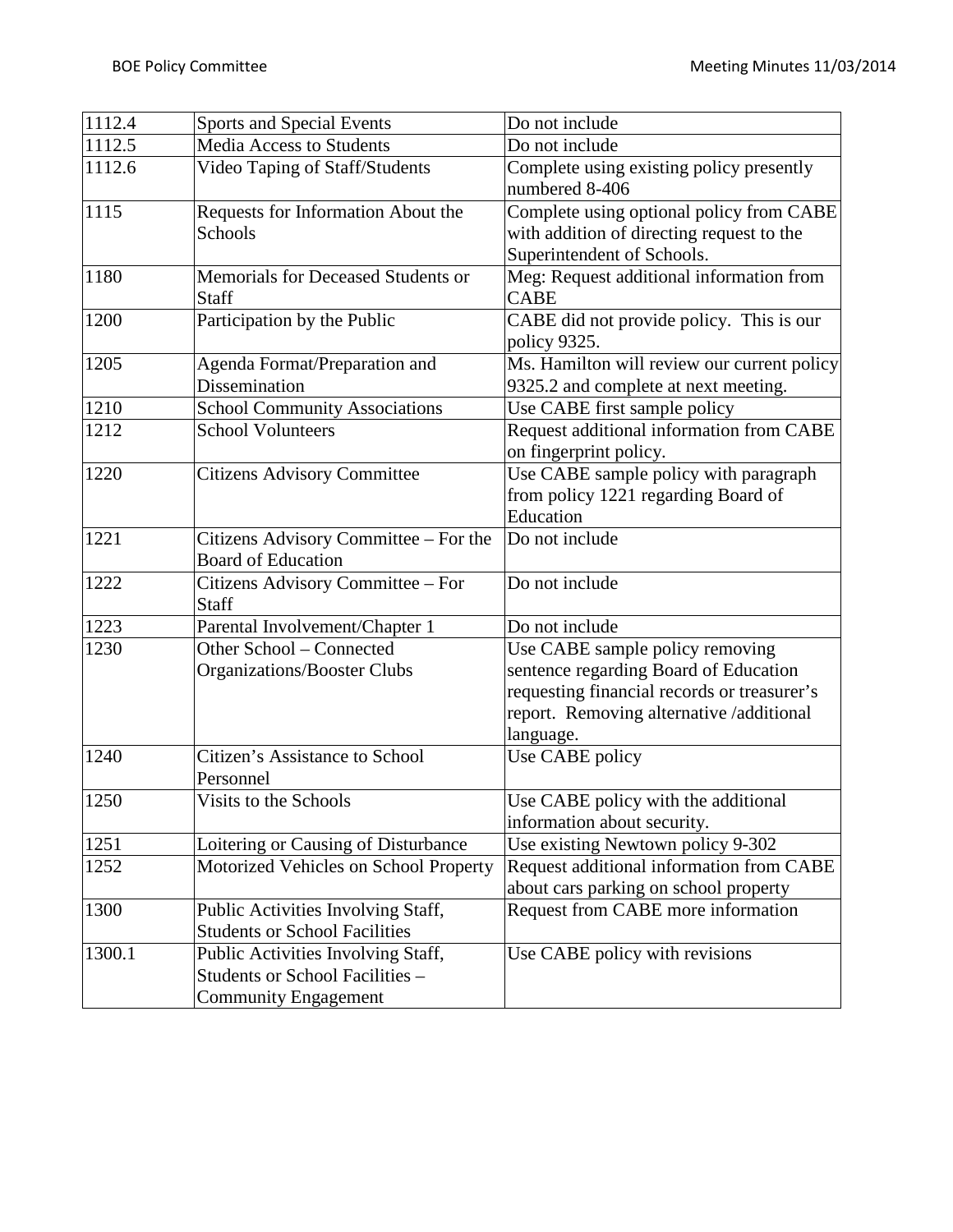### • **ACTION ITEMS FOR NEXT MEETING**

| <b>Responsible Action</b><br>Party |                                                                                                                                                                                                                                                                                                | <b>Comments</b> | <b>Due Date</b> |
|------------------------------------|------------------------------------------------------------------------------------------------------------------------------------------------------------------------------------------------------------------------------------------------------------------------------------------------|-----------------|-----------------|
| Meg                                | Contact CABE to see if there are<br>corresponding policy numbers for<br>Newtown policies: 2-103, 2-103.1,<br>2-103.2 (Superintendent Review<br>Process). Advise CABE that we will<br>be doing this policy "out of order"<br>in order to facilitate board<br>discussion of his upcoming review. |                 | 11/17/2014      |
| Meg                                | Request additional information from<br>CABE for policy #1180                                                                                                                                                                                                                                   |                 | 11/17/2014      |
| Kathy                              | Ms. Hamilton will review our<br>current policy 9325.2 and complete<br>at next meeting.                                                                                                                                                                                                         |                 | 11/17/2014      |
| Meg                                | Contact CABE about fingerprinting<br>policy.                                                                                                                                                                                                                                                   |                 | 11/17/2014      |
| Meg                                | Request additional information from<br>CABE about cars parking on school<br>property (policy 1252)                                                                                                                                                                                             |                 | 11/17/2014      |
| Meg                                | Request additional information for<br>policy $\#1300$                                                                                                                                                                                                                                          |                 | 11/17/2014      |

#### • **NEXT SET OF POLICIES TO REVIEW AND REVISE**

Series 1000 (Community Relations):

| Policy # | <b>Policy Title</b>                                  | <b>Point Person</b> |
|----------|------------------------------------------------------|---------------------|
| 1310     | Relations between Public and School Personnel        | Dr. Erardi          |
| 1311     | <b>Staff Participation in Community Activities</b>   | Dr. Erardi          |
| 1311.1   | Political Activities of School Employees             | Dr. Erardi          |
| 1311.2   | Political Activities in the Schools/On School Board  | Dr. Erardi          |
|          | Property                                             |                     |
| 1312     | <b>Public Complaints</b>                             | Dr. Erardi          |
| 1312.2   | <b>Complaints About Policies</b>                     | Dr. Erardi          |
| 1313     | Gifts to School Personnel                            | Dr. Erardi          |
| 1313.1   | Parental Involvement in Title I Programs             | Dr. Erardi          |
| 1314     | Soliciting Funds from and by Students                | Dr. Erardi          |
| 1315     | Distribution of Materials to School/Personnel        | Dr. Erardi          |
| 1316     | <b>Relations Between Public and School Personnel</b> | Dr. Erardi          |
| 1316.1   | <b>Public Conduct at School Activities</b>           | Dr. Erardi          |
| 1320     | <b>Relations Between Public and Students</b>         | Dr. Erardi          |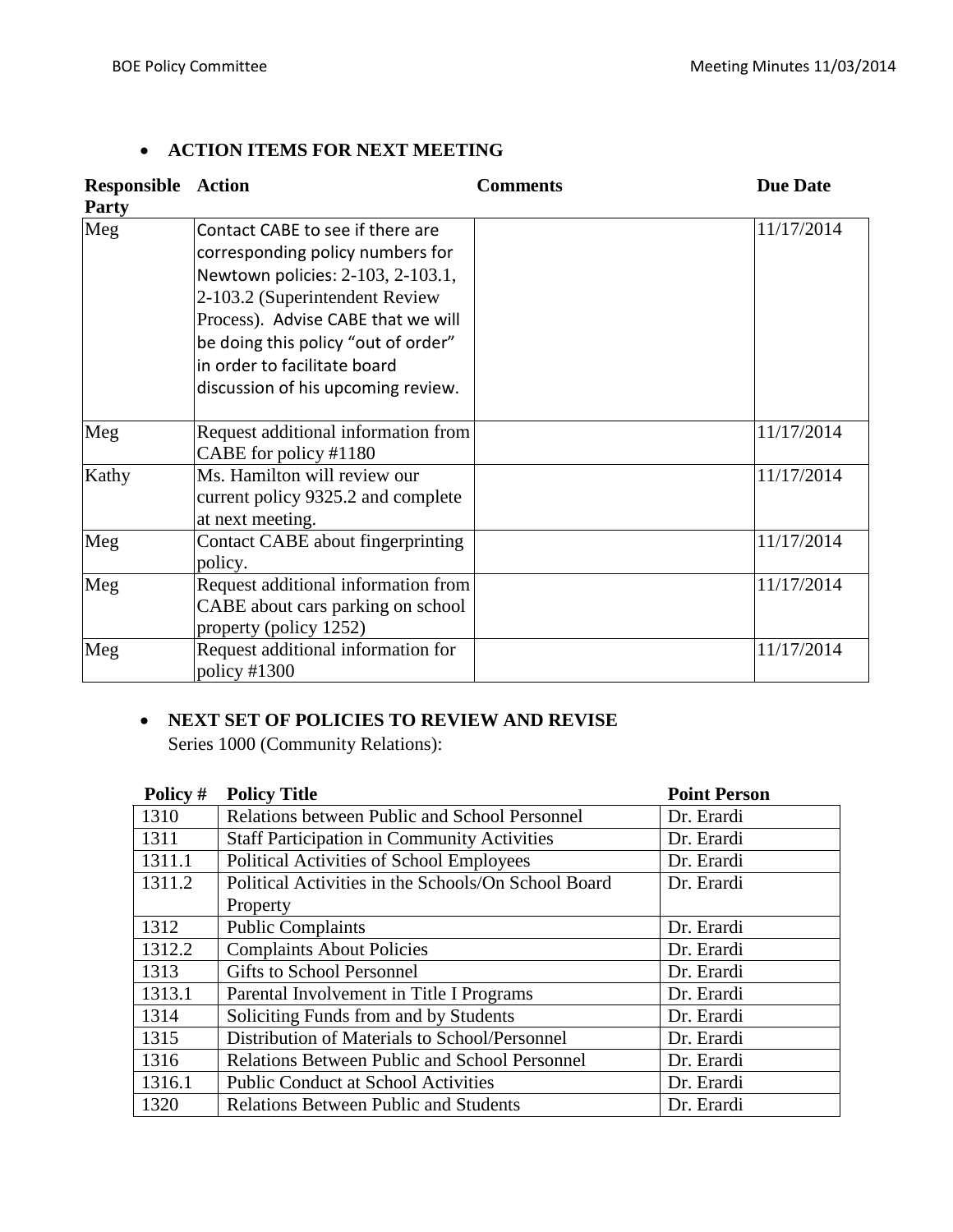| 1321   | Public Performance by Students                       | Dr. Erardi   |
|--------|------------------------------------------------------|--------------|
| 1321.1 | Public Performance by School Music Organizations     | Dr. Erardi   |
| 1322   | <b>Contests for Students</b>                         | Ms. Roche    |
| 1323   | <b>Gifts to Students</b>                             | Ms. Roche    |
| 1324   | Soliciting Funds from and by Students                | Ms. Roche    |
| 1325   | Advertising and Promotion                            | Ms. Roche    |
| 1326   | Solicitations by Staff Members                       | Ms. Roche    |
| 1327   | Relations With Youth Organizations                   | Ms. Roche    |
| 1330   | Use of School Facilities                             | Ms. Roche    |
| 1330.1 | Use of School Fields by Outside Organizations        | Ms. Roche    |
| 1331   | <b>Smoke Free Environment</b>                        | Ms. Roche    |
| 1332   | Assignment of Personnel to Cover School              | Ms. Roche    |
|        | Events/Activities                                    |              |
| 1340   | <b>Access to School Procedures and Materials</b>     | Ms. Roche    |
| 1350   | Senior Citizens' Benefits                            | Ms. Roche    |
| 1360   | Awards and Scholarships                              | Ms. Roche    |
| 1400   | Relations between other Governmental Agencies and    | Ms. Roche    |
|        | the Schools                                          |              |
| 1410   | <b>Local Units</b>                                   | Ms. Hamilton |
| 1411   | Law Enforcement Agencies                             | Ms. Hamilton |
| 1412   | Fire Department                                      | Ms. Hamilton |
| 1413   | <b>Health Department</b>                             | Ms. Hamilton |
| 1414   | <b>Welfare Department</b>                            | Ms. Hamilton |
| 1415   | <b>Recreation Department</b>                         | Ms. Hamilton |
| 1416   | <b>Fiscal Authority</b>                              | Ms. Hamilton |
| 1420   | Country and Intermediate Unites; (RESC)              | Ms. Hamilton |
| 1430   | <b>State Government</b>                              | Ms. Hamilton |
| 1440   | <b>Federal Government</b>                            | Ms. Hamilton |
| 1500   | Relations between Area, State, Regional and National | Ms. Hamilton |
|        | Associations and the Schools                         |              |
| 1510   | Area Associations                                    | Ms. Hamilton |
| 1520   | <b>State Associations</b>                            | Ms. Hamilton |
| 1530   | <b>Regional Associations</b>                         | Ms. Hamilton |
| 1540   | <b>National Associations</b>                         | Ms. Hamilton |
| 1600   | Relations between Non-Public and other Educational   | Ms. Hamilton |
|        | Organizations and the Schools                        |              |
| 1610   | <b>Parochial Schools</b>                             | Ms. Hamilton |
| 1620   | Private Schools                                      | Ms. Hamilton |
| 1630   | <b>Correctional Schools</b>                          | Ms. Hamilton |
| 1640   | <b>Colleges and Universities</b>                     | Ms. Hamilton |
| 1650   | Cooperative Arrangements for State Mandated Adult    | Ms. Hamilton |
|        | Education                                            |              |
| 1660   | School/Business Partnerships                         | Ms. Hamilton |
| 1661   | Cooperative Arrangements with Businesses and         | Ms. Hamilton |
|        | Industry                                             |              |